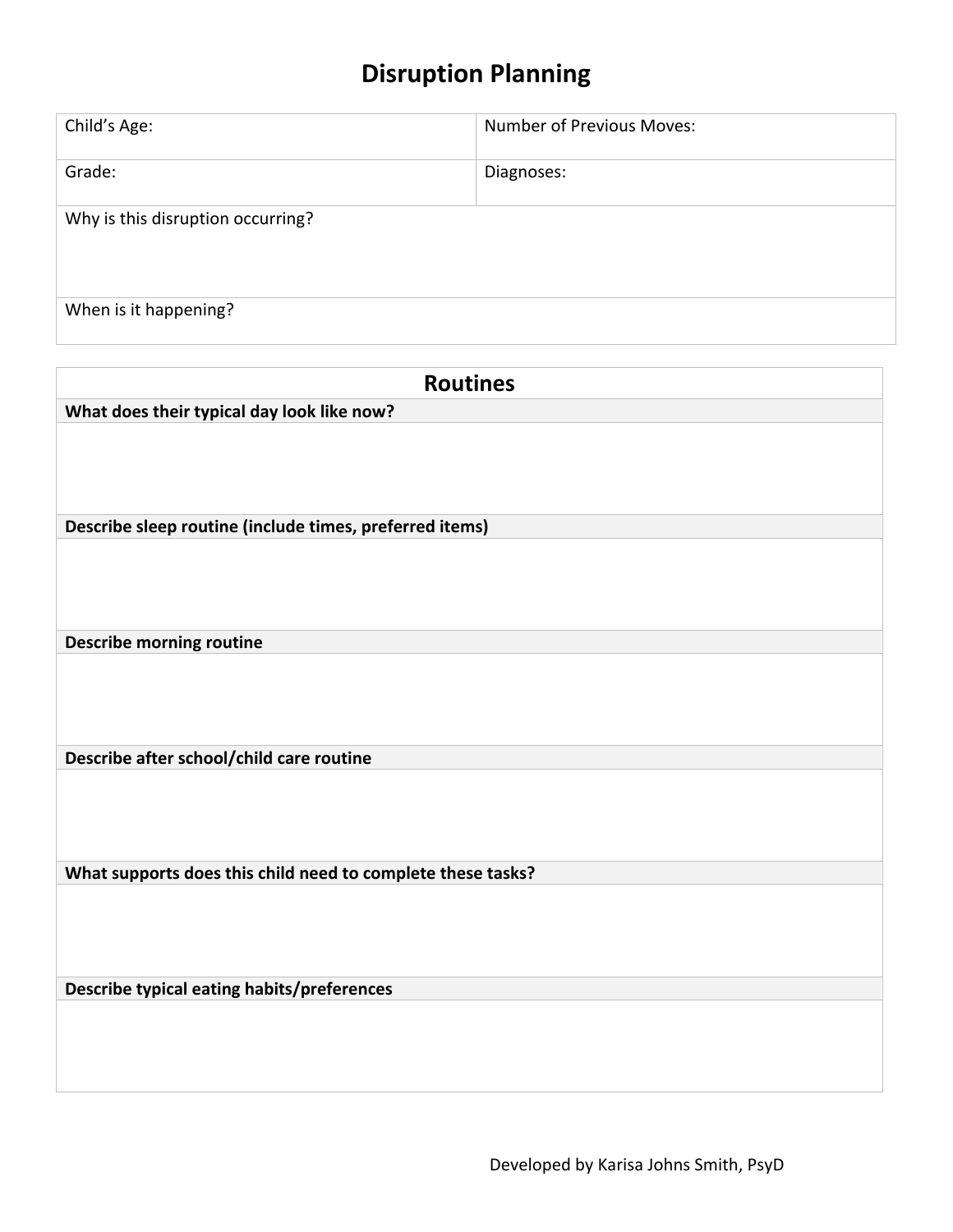| <b>Regulation</b>                                                                       |
|-----------------------------------------------------------------------------------------|
| When or in what contexts is this child at his/her best?                                 |
|                                                                                         |
|                                                                                         |
|                                                                                         |
|                                                                                         |
| How does she usually show that she is upset?                                            |
|                                                                                         |
|                                                                                         |
| What regulates them?                                                                    |
|                                                                                         |
|                                                                                         |
|                                                                                         |
|                                                                                         |
| What helps them transition?                                                             |
|                                                                                         |
|                                                                                         |
|                                                                                         |
| What do they do when they are scared? Does anything help them feel safe?                |
|                                                                                         |
|                                                                                         |
|                                                                                         |
|                                                                                         |
| How can caregivers comfort them?                                                        |
|                                                                                         |
|                                                                                         |
|                                                                                         |
| Are they particular about any sensory experiences (food texture, socks, sounds, water)? |
|                                                                                         |
|                                                                                         |
|                                                                                         |
|                                                                                         |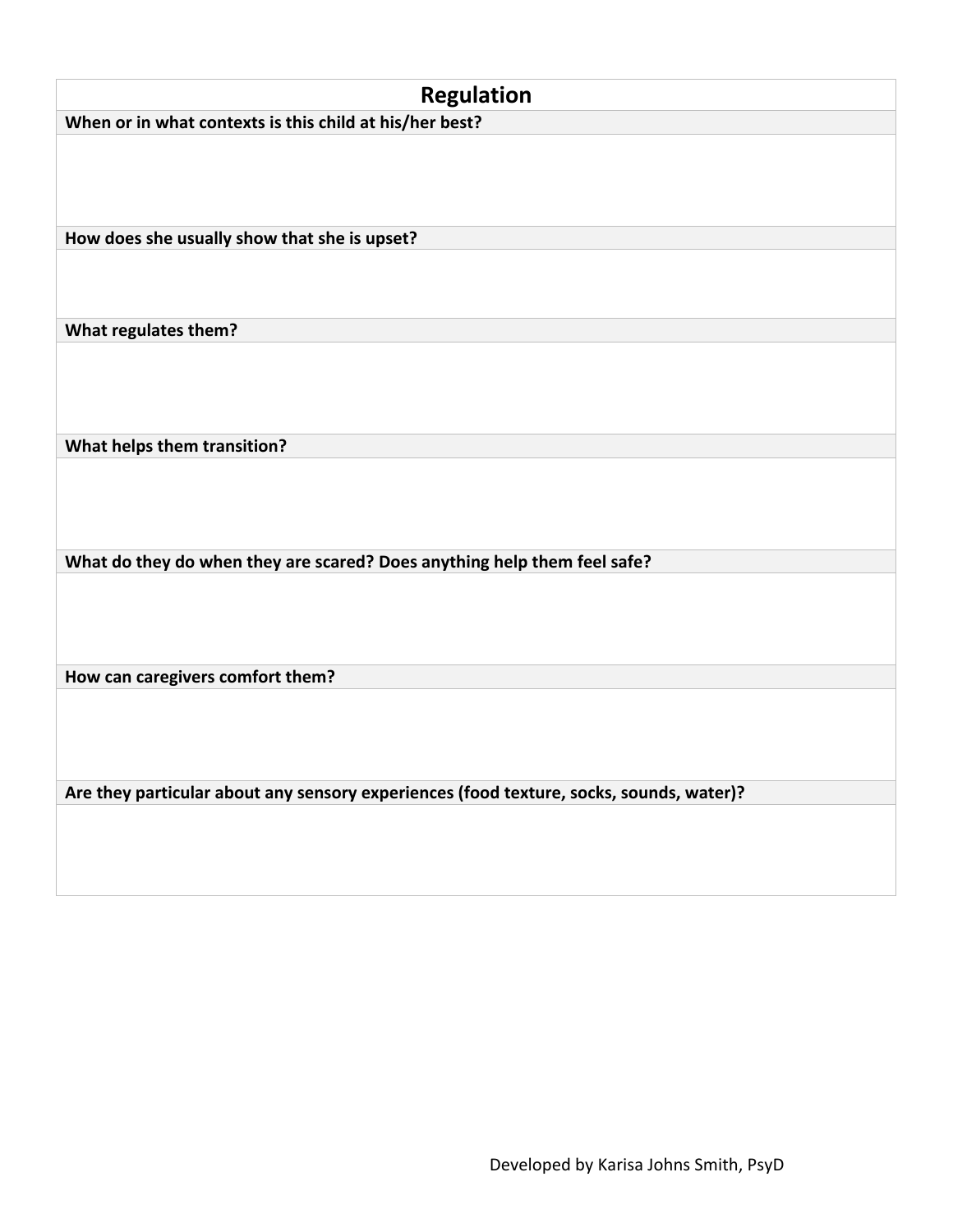| <b>Relationships</b>                                                                                          |
|---------------------------------------------------------------------------------------------------------------|
| Who are the important people in this child's life?                                                            |
|                                                                                                               |
| Who are they the closest to at school/childcare? Neighborhood? Faith Community?                               |
|                                                                                                               |
| Who is most able to comfort the child when he/she is upset?                                                   |
|                                                                                                               |
| Are there any other people at school, neighborhood, church, or family that have regular contact with<br>them? |
|                                                                                                               |
| Is this child able to have contact with any of these people after the move? What can that look like?          |
|                                                                                                               |
| <b>SAFETY</b>                                                                                                 |
| How do you expect the child will respond to this change?                                                      |
| Describe specific safety concerns (aggression, elopement, SI)                                                 |
|                                                                                                               |
| Which professional has been included in safety planning & what does the safety plan entail?                   |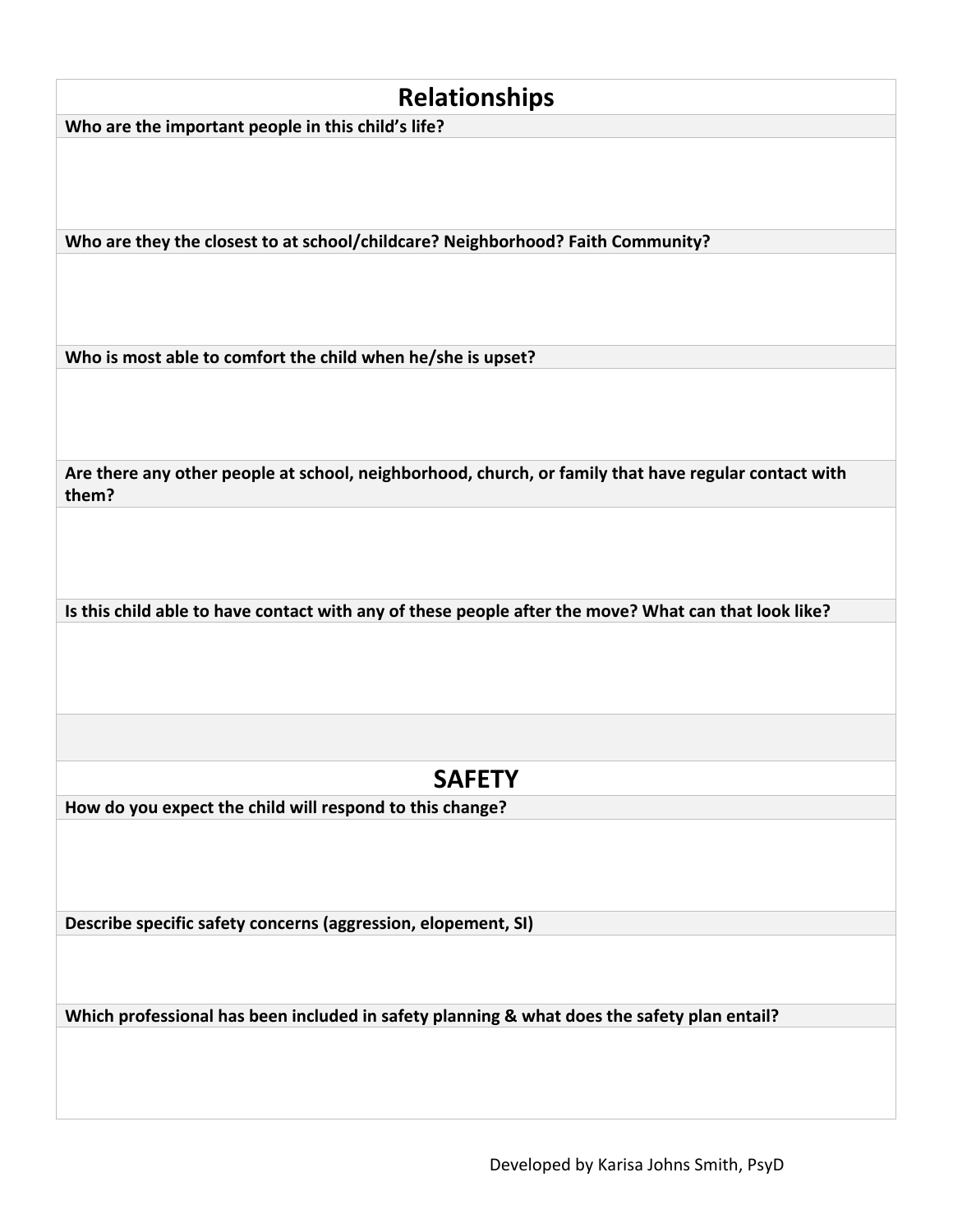| <b>The Plan</b>                                                                                                                                   |  |
|---------------------------------------------------------------------------------------------------------------------------------------------------|--|
| Who will tell the child?                                                                                                                          |  |
|                                                                                                                                                   |  |
|                                                                                                                                                   |  |
| <b>Where and When?</b>                                                                                                                            |  |
|                                                                                                                                                   |  |
| How will it be communicated? What will be said?                                                                                                   |  |
|                                                                                                                                                   |  |
| What supports will the caregiver(s) and child need before, during and after?                                                                      |  |
|                                                                                                                                                   |  |
| Who will the child get to say goodbye to before or after the move?                                                                                |  |
|                                                                                                                                                   |  |
| How & when will these people be able to say goodbye and/or communicate their care for this child?                                                 |  |
| Who on the team can help make this happen?                                                                                                        |  |
|                                                                                                                                                   |  |
| Of the routine, regulation, and relationship items above, what may not be able to be supported in the<br>new home? How can the team address this? |  |
|                                                                                                                                                   |  |
| How will this information be communicated to the new caregiver?                                                                                   |  |
|                                                                                                                                                   |  |